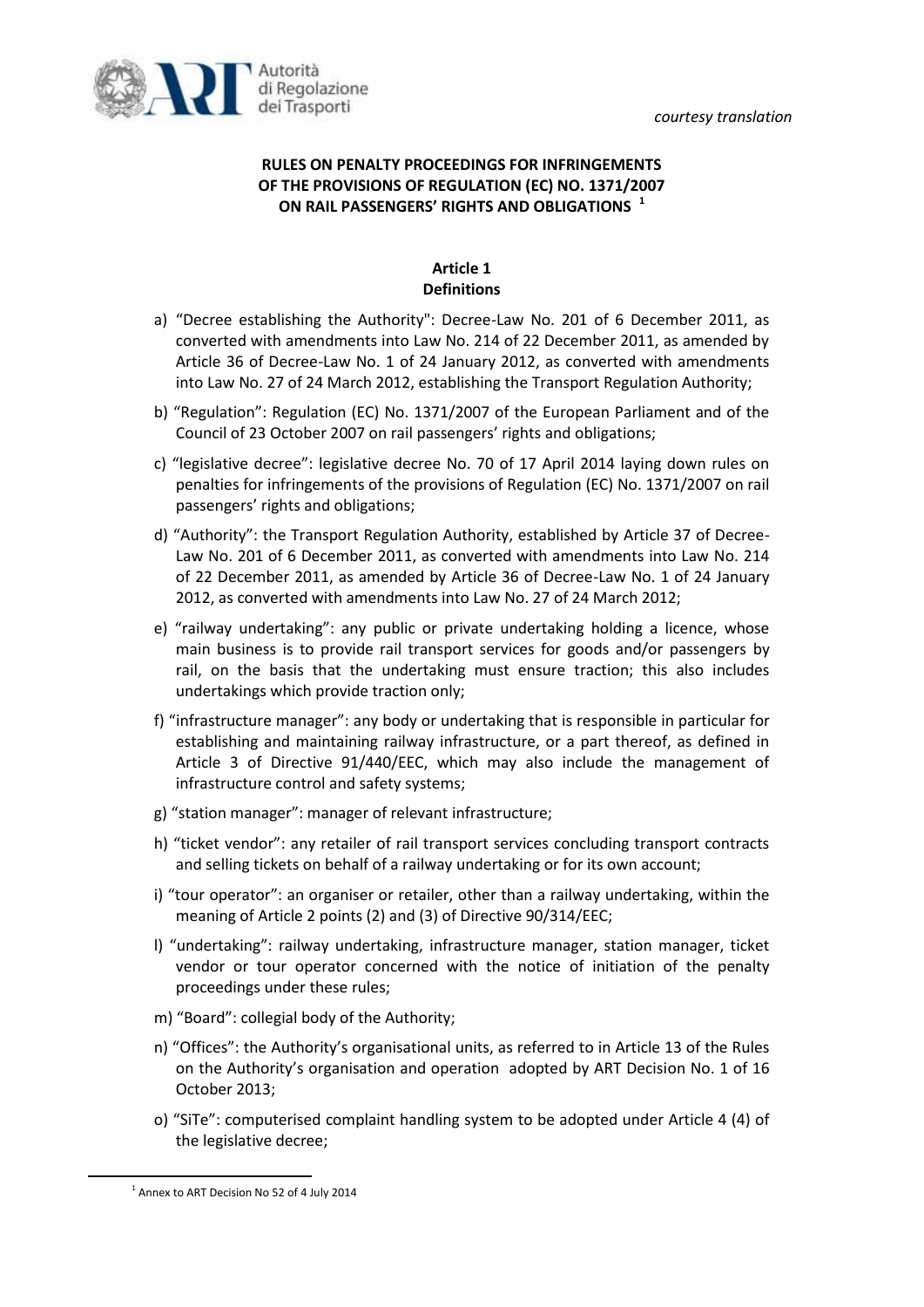

p) "Rules on penalties": rules for the conduct of penalty proceedings adopted by the Authority by Decision No 15/2014 of 27 February 2014.

## **Article 2 Scope**

1. These rules shall apply, in compliance with the relevant current legislation, to the proceedings for the assessment of infringements and the imposition of penalties within the Authority's remit pursuant to the legislative decree and for the adoption of related measures. Further, these rules govern the procedural arrangements for the adoption of provisional remedies and the evaluation of the commitments referred to in Article 37 (3) (f) of the decree establishing the Authority with reference to rail passengers' rights and obligations.

2. The Authority may assess infringements for non-compliance, with respect to one or more events, related to individual users or user groups and for systematic and *erga omnes* non-compliance of the railway undertaking.

# **Article 3 Submission of complaints to the Authority**

1. The Authority may assess infringements and impose penalties falling within its remit on its own initiative or as a result of complaints lodged by passengers, including through associations representing their interests, where expressly delegated to do so. Complaints shall be lodged by completing the form provided in Annex A to these rules.

2. Complaints shall be sent by registered letter with acknowledgement of receipt or by certified mail. As soon as the SiTe system enters into operation, complaints shall be preferably sent through this system.

3. Complaints to the Authority may be pursued only where they have been already lodged with the railway undertaking or, depending on the cases provided for in the legislative decree, to the infrastructure manager, station manager, ticket vendor or tour operator, or where thirty days or, in justified cases, three months have expired without any action taken, as provided for by the proceedings initiated after submission of the complaint to the undertaking.

4. The provisions of this article shall also apply to the complaints forwarded by the competent regional structures referred to in Article 4 (4) of the legislative decree and identified by decree of the Minister of Infrastructure and Transport.

## **Article 4 Preliminary examination**

1. The Authority exercises the powers referred to in these rules on the basis of the complaints received and not dismissed.

2. For the purpose of verification of the complaints lodged, the Authority may request information and documents to all parties involved and may order inspections.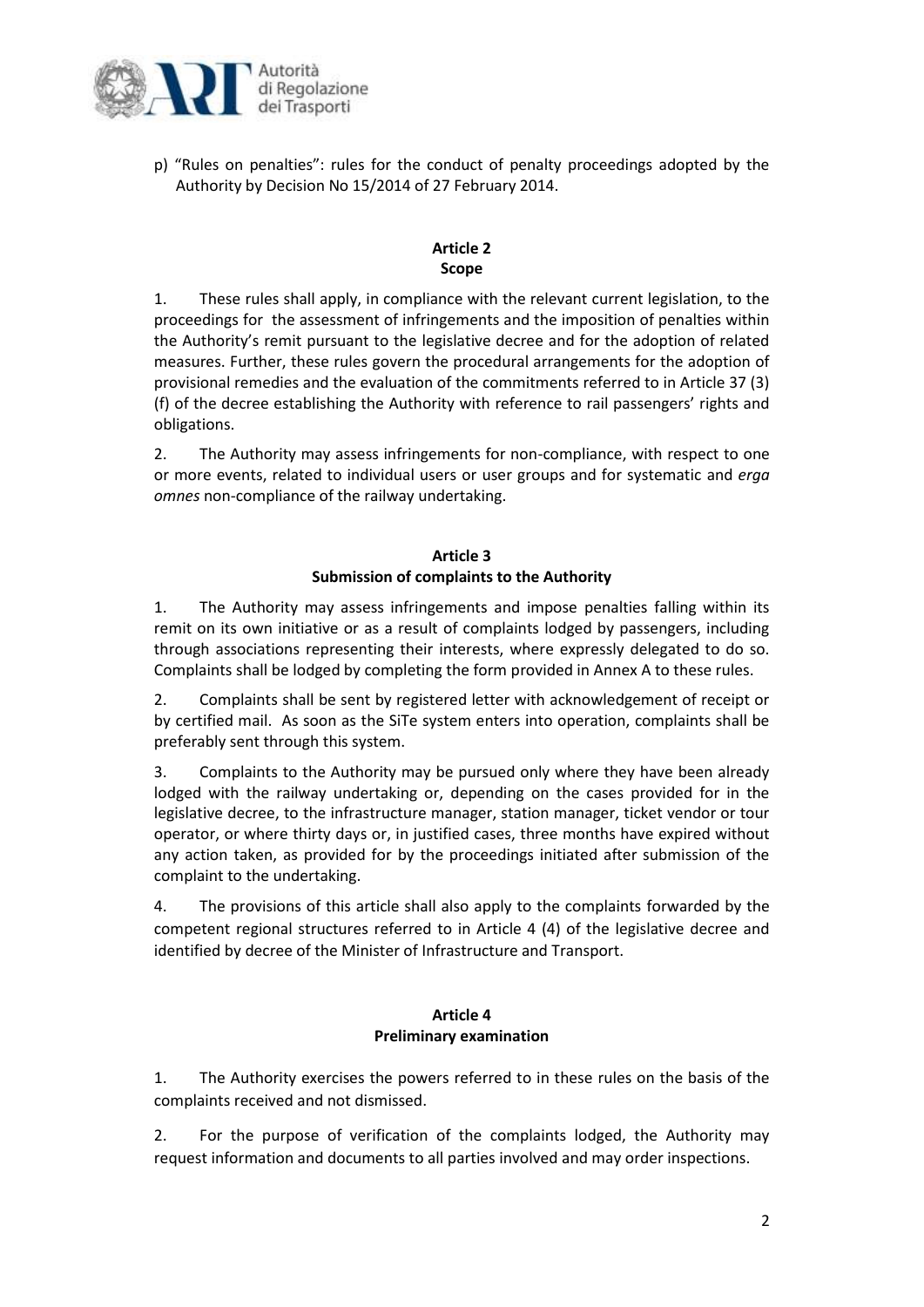

3. The Head of the competent Office may pool together the complaints which are likely to be verified and handled jointly. Where the case is not immediately dismissed, with a brief statement of reasons, the Head of the competent Office may propose the initiation of the proceedings by drafting the statement of objections referred to in following article 5 (1).

## **Article 5 Initiation of proceedings and allegation of infringement**

1. Where the Board, based on the information collected by the Office as a result of the activities referred to in Article 4, recognizes the existence of conditions for the adoption of measures imposing penalties, it makes the decision about the initiation of the proceedings and appoints the person in charge of the proceedings.

2. The statement of objections, whereby the penalty proceedings are initiated, shall be notified to the undertaking according to the procedures referred to in Article 14 of Law No. 689 of 24 November 1981 and contains a summary of the facts, the indication of the alleged infringement, the person in charge of the proceedings, the amount of penalty which could be imposed as a result of the proceedings, the Office to which written statements or justifications may be addressed and where files may be accessed in accordance with Article 9 (2), as well as the deadline by which the parties concerned may exercise these rights and the indication to the option for the reduced payment in accordance with article 16 of Law No 689 of 24 November 1981.

3. The statement of objections shall also include the indication of the deadline for completing the penalty proceedings as from the notification of the statement of objections.

4. Where the assessed infringement is still in place, the statement of objections also includes the formal notice to terminate the infringement within one month at the latest. In this case the terms set out in Article 7 are considered to be extended for forty days.

5. The compliance with the notice to terminate the infringement or non-compliance therewith is in any case assessed pursuant to the law, also for the purpose of the penalties to be imposed upon conclusion of the proceedings.

6. The Authority may in any case take urgent interim measures as referred to in Article 10.

7. Every three months the Head of the competent Office shall submit to the Board a report on the proceedings which have been initiated or dismissed.

# **Article 6 Time-limits for proceedings**

1. The time-limit for the adoption of the final measure is 120 days from the date of notification of the statement of objections referred to in Article 5, without prejudice to the provisions of article 8.

2. Within 90 days the person in charge of the proceedings shall conclude the preliminary inquiries on the disputed facts and submit the files referred to in article 9 to the Board, which is competent for the imposition of penalties.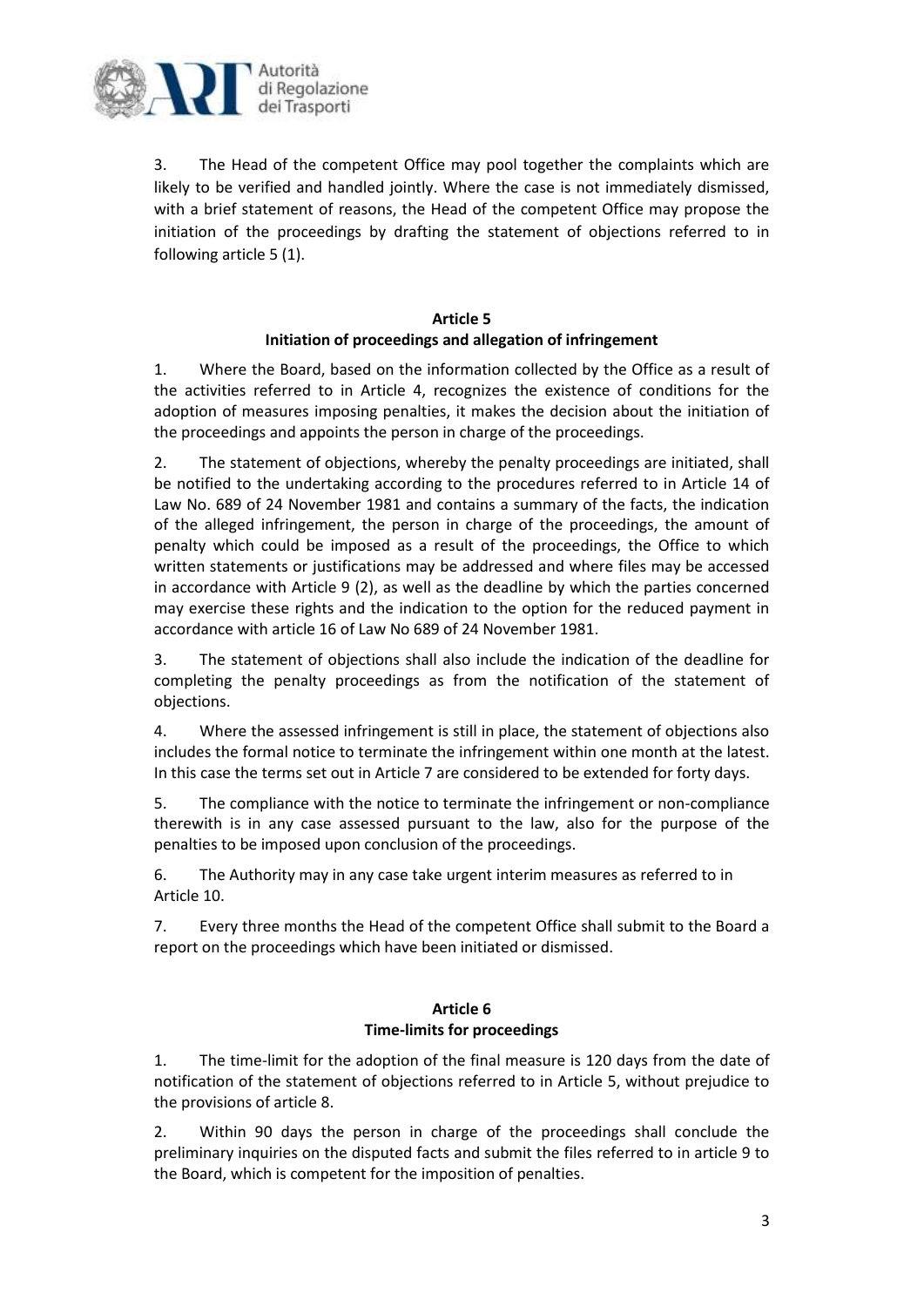

3. The time-limits are suspended where it is necessary to carry out further inquiries as referred to in Article 7.

## **Article 7 Inquiries**

1. Where it is necessary to obtain information or further background information, the person in charge of the proceedings may propose to the Head of the Office to order expert's reports or request additional information and documents to the persons who hold such information or documents.

2. The Authority's request to the above-mentioned persons shall include:

- a. facts and circumstances which are asked to be clarified;
- b. purpose of the request;
- c. time-limits for receiving replies or sending documents;
- d. procedures to supply the information and person in charge of the proceedings;
- e. applicable penalties, if any.

3. The suspension of the time-limits referred to in paragraph 3 of Article 6, which in any case may not exceed 60 days, applies:

a. from the date of reference number of the request to the date of reference number of the document whereby the Authority receives the information or the additional background material;

b. from the date of reference number of the appointment of the expert to the date of reference number on which the Authority receives the expert's report.

#### **Article 8 Participation in the proceedings**

1. The railway undertaking receiving the notice of initiation of penalty proceedings shall send written comments and documents within 30 days from the date of notification of the statement of objections.

2. The railway undertaking concerned with the notice of initiation of penalty proceedings may request, by separate application, to have access to the files of the proceedings.

3. The railway undertaking concerned with notice of initiation of penalty proceedings may request, by separate application, to be heard with respect to the objections raised. The hearing is communicated with a 7-day notice and is held before the person in charge of the proceedings. If the railway undertaking requests so, it may be represented by its legal representative or special attorney duly informed about the facts. The minutes of the hearing are drawn up and signed by the person in charge of the proceedings or other officer appointed by the Head of the Office as well as by the representative and/or attorney of the party concerned. A copy of the minutes is delivered to the party.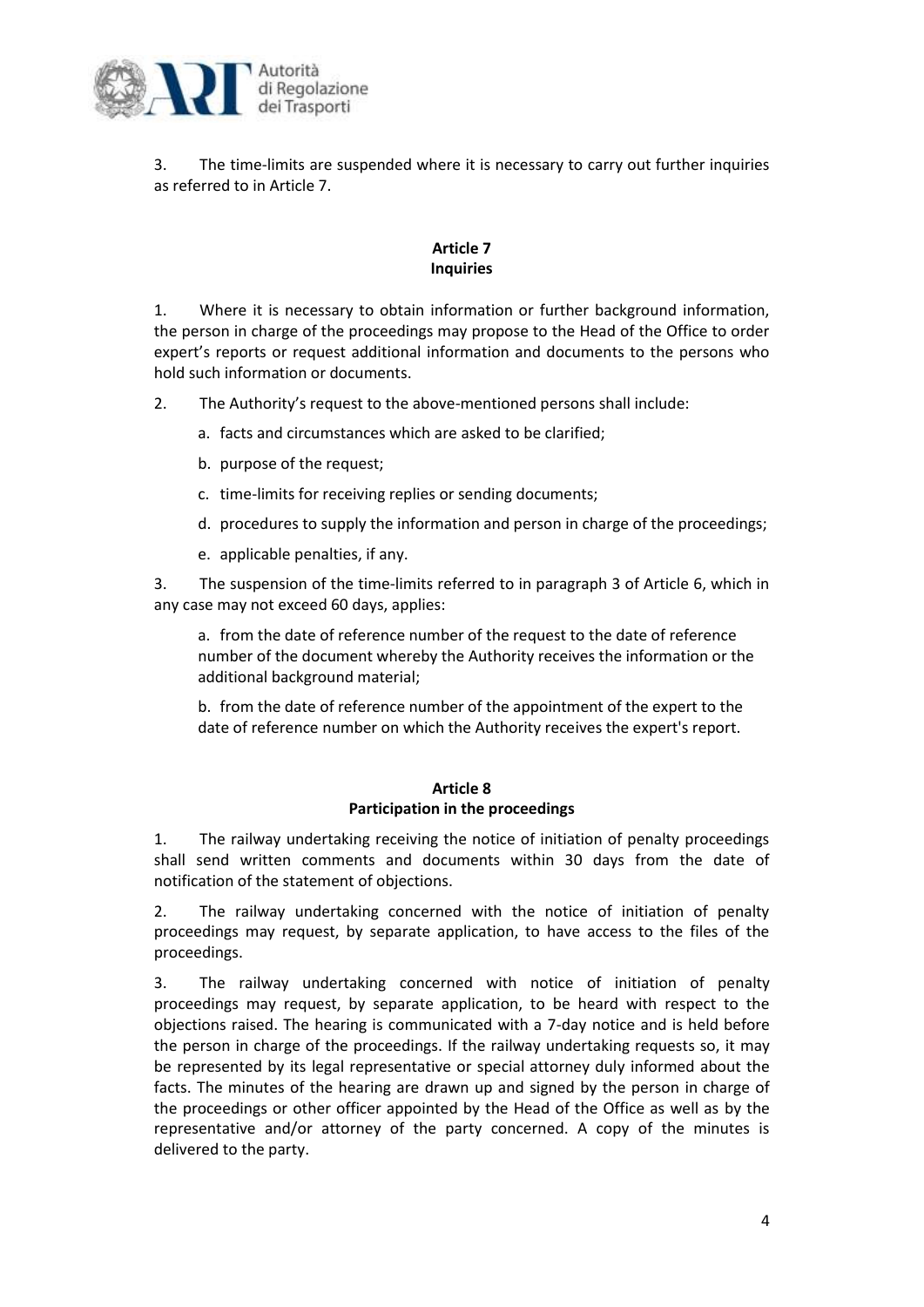

## **Article 9 Conclusion of inquiries and adoption of measures imposing penalties**

1. The Head of the Office shall submit to the Board the draft measure together with a detailed report on the inquiries drawn up by the person in charge of the proceedings.

2. Having examined the report and evaluated the draft measure, the Board either adopts the penalty measure or provides for dismissal of the proceedings.

3. If further inquiries are deemed necessary, the Board shall re-address the case to the Head of Office specifying the nature and type of inquiries to be further carried out. In special cases, the request for further inquiries may be repeated, but no more than once. The request for further inquiries determines a further thirty-day extension of the period referred to in Article 7 (1).

4. The measure imposing the penalty, properly substantiated, shall include the precise indication of the deadline to apply to the court of appeal and should be notified by the person in charge of the proceedings to the undertaking concerned according to the procedures referred to in Article 14 of Law No 689 of 24 November 1981.

## **Article 10 Provisional remedies**

1. In case of particular urgencies and upon assessment – after a brief review of the case - of the infringements referred to in article 2.1, which fall within its remit, the Authority may on its own initiative determine by reasoned decision, the adoption of provisional remedies under Article 37 (3) (f) of the decree establishing the Authority, even before initiating the penalty proceedings.

2. The measure concerning the adoption of provisional remedies contains a sunset clause and can be neither renewed nor extended. The provisional remedies shall automatically terminate in the event of failure to initiate the penalty proceedings within 30 days of the adoption of such remedies.

3. Within 15 days of the notification of the measure concerning the adoption of provisional remedies, the recipient may submit a documented and substantiated request for review of the measure.

## **Article 11 Commitments**

The provisions laid down in the rules on penalties shall apply to commitments.

## **Article 12 Communication of measures**

The competent office shall notify the measure imposing penalties adopted by the Board and shall communicate dismissals in accordance with the procedures provided for by law.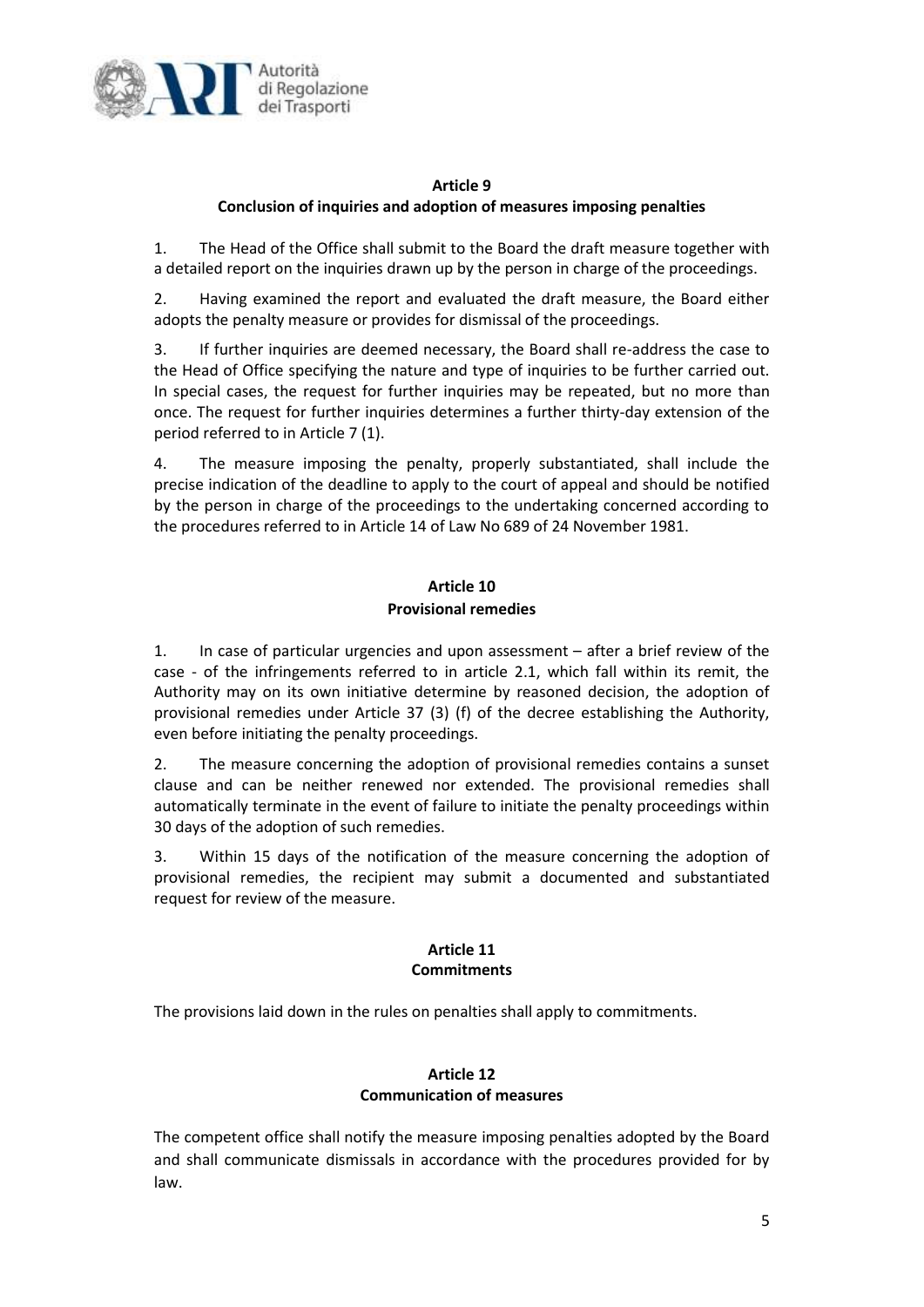

## **Article 13 Deadline for payment of penalties**

1. Payment of the fines shall be made within thirty days of the date of notification of the final measure.

2. Upon expiry of the deadline referred to in paragraph 1, interest on late payment at the statutory rate shall be paid for delays of less than six months.

3. In case of further delay, in accordance with Article 27 (6) of Law No 689/1981, the amount due is increased by one tenth for each half-year with effect from the day following the expiry of the deadline for payment and up to the day when the payment order is transmitted to the agency in charge of the collection; in this case the increase incorporates the interest on late payment accrued in the same period.

## **Article 14 Criteria for determination of penalties**

The penalties imposed by the Authority under these rules shall be calculated on the basis of the criteria set out in Article 5 (3) of the legislative decree.

## **Article 15 Confidentiality**

The information obtained in the course of the proceedings and in the conduct of the activities referred to in Article 4 shall be subject to confidentiality obligations and shall be used only for the exercise of the powers statutorily conferred upon the Authority, without prejudice to the obligations concerning reporting and cooperation provided for by law.

#### **Article 16 Procedural guarantees**

In matters not expressly covered by these rules, reference is made to the provisions of Law No 241 of 8 August 1990, where applicable, to Law No 481 of 14 November 1995 and Law No 689 of 24 November 1981.

# **Article 17 Monitoring and inquiries**

The Authority may at any time, even on a regular basis, monitor the compliance with the rules on rail passengers' rights and obligations by the undertakings. To this end it may request to carry out inquiries.